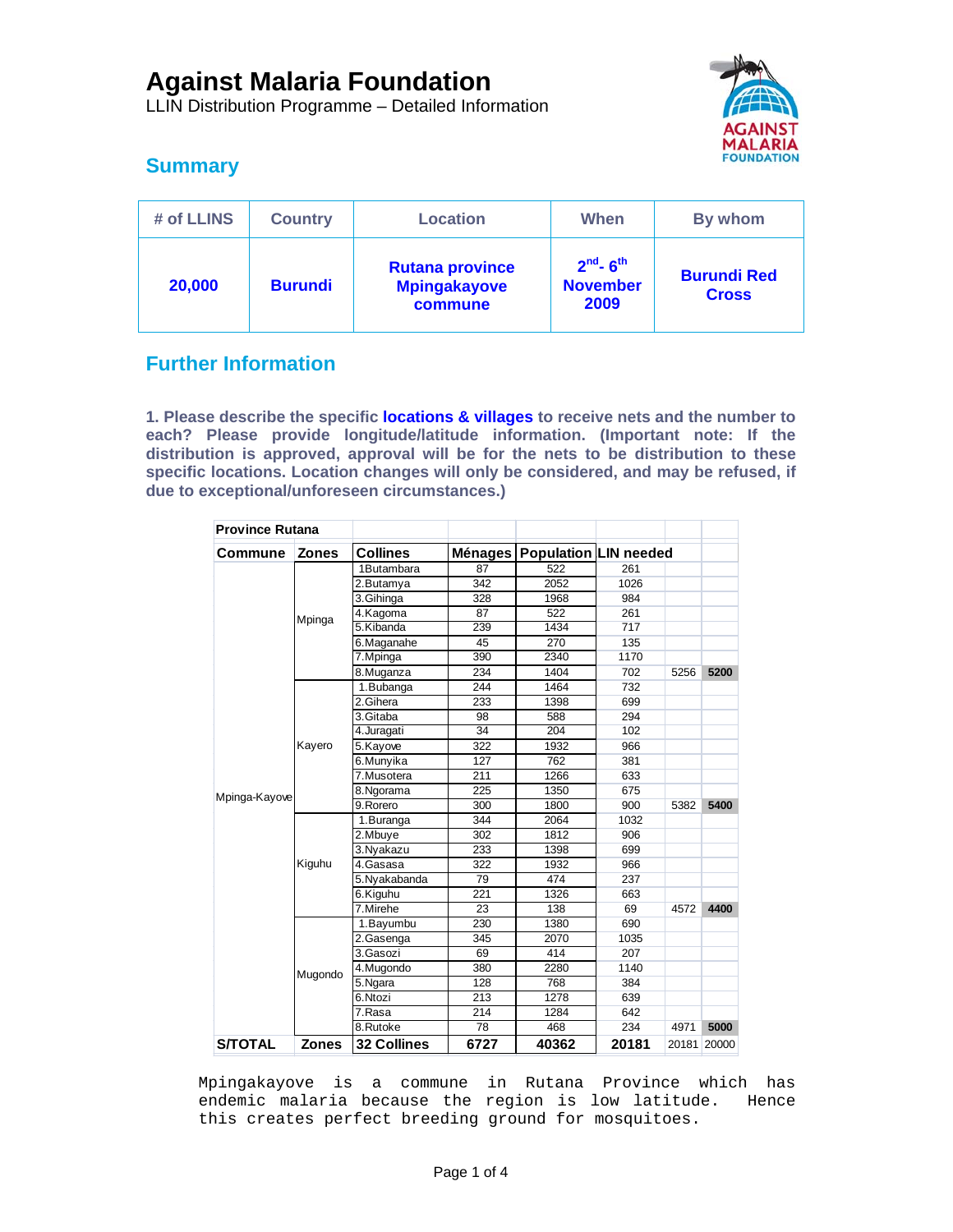Latitude:2˚20' and 4˚27' [3.71787 N] Longitude: Near the 30th east longitude [30.0896 E]

The extract of the excel spread sheet above shows names and population per colline. Total nets that will be distributed is 20,000. [There will be a second distribution of 12,500 nets to Bukemba commune which will fall outside of this proposal]. This is in order to reach Universal coverage in the 2 communes.

### **2. Is this an urban or rural area and how many people live in this specific area?**

Mpingakayove Commune is a rural area. Total pop: 15,660. Number of householders 2,610.

#### **3. Is this a high risk malaria area? If yes, why do you designate it as high?**

The locations are in areas where malaria is hyper-endemic with seasonal increment in morbidity in the rainy seasons. Hence the area is considered high risk in Burundi. This national LLIN distribution in November will take place just before the rainy season and where an annual peak in malaria cases is imminent.

**4. Baseline malaria case information. How many reported cases of malaria and malaria deaths were there in this specific area in the most recent period available? We are looking for data from health clinics in the area. Month by month information is strongly preferred. We are NOT looking for regional level/national level information. Please cite your source. Baseline malaria case information forms the basis of comparison post-distribution.** 

Data is difficult to gather but the 2005 Malaria Indicator Survey estimated 45% of under 5s had an episode of fever or convulsions. In 2005 there were 367,267 cases in Rutana province in a population of about 600,000. (EPISTAT 2006).

**5. Is this distribution of nets 'blanket coverage' of an area/village or to a select/vulnerable group? If the latter, please describe this group.** 

The target group is each household within the commune of Mpingakayove because the strategy of MOH is 3 LLINs by household. The Burundi Government is moving towards universal coverage in the high endemic provinces.

#### **6. What is the existing level of ITN use in this area? Are there existing bednet distribution programmes in this area?**

There were supposedly routine distribution for pregnant women and children under 5 through the health post during Ante-Natal Care and routine immunization. However, from doing household visits, it was observed these were not regular and most households in the selected areas do not possess an LLIN.

7. **Why was the area/villages chosen for bednet distribution and who made this decision? Please provide the name, position and organisation of the person/s making the decision.** 

Burundi Red Cross has a health project in Rutana, namely the Integrated health project. The locations choosen are in areas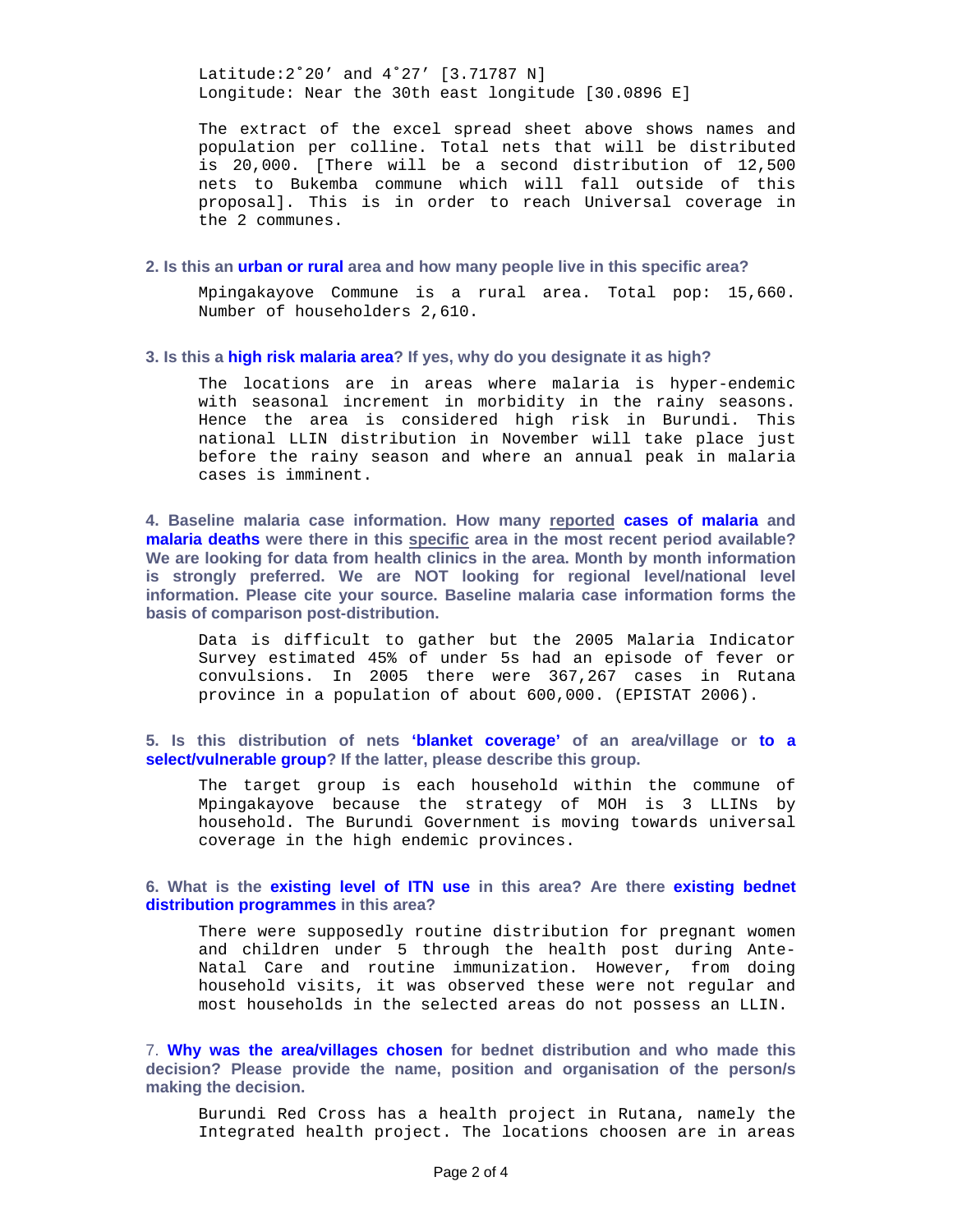where Red Cross teams are already active and will be carrying out the distribution following discussions with National Malaria Control Programme and where it is felt the donor requirements can be efficiently and economically met. In addition, since the Red Cross volunteers are already active in the communes, they can ensure that usage is high after distribution, by going house to house.

The head of the National Malaria Control Programme: Dr Liévin NSABIYUMVA, Tél:+(257)22 22 18 13 E-mail:nsabliev AT yahoo.fr

**8. Have you consulted with the country's National Malaria Programme about this distribution and what was their response? Please provide the name, position and contact details of the person/s with whom you have liaised.** 

Yes, the nets will form part of a national distribution campaign. Dr Charles BATUNGWANAYO, Dir Général du Ministère de la Santé Publique et de la lutte contre le SIDA. Tél: +257 7959 29 57

**9. Please give the name and contact information for the (government) head of the district health management team for the/each area. Please ensure you include contact information.** 

The Head of Bukemba and mpingakayove health area. Dr Antoine, Médecin Provincial de Rutana, Tel +25779480960

**10. Please confirm the nets will be distributed free-to-recipients, a requirement for us to fund nets.** 

LLINs will be distributed free of charge to beneficiaries.

**11. Please describe all pre-distribution activity, including how the size of the target group and number of nets required will be ascertained and how the local community and leaders will be involved in this phase of the work?** 

There is a national IEC campaign planned including television and radio spots in two languages. The Red Cross plans to carry out pre distribution community sensitization. This will include demonstration (dramas, talks) in community meetings, market square/school well as house to house sensitization.

**12. Please describe how the bednets will be distributed and by whom. Please give detail. Please indicate over what time period (typically, the number of days or weeks) the distribution will occur.** 

144 Red Cross volunteers will distribute these LLIN in 5 days. Every volunteer will be responsible for distributing in 75 households during 5 days, average 15 per day. The strategy is to distribute LLINs house by house.

**13. Please describe the malaria education component of the distribution. Please give a detailed answer.** 

When distributing the LLINS, volunteers will spend time in the houses to educate the household members on the causes of malaria, ways of preventing malaria, hygiene and other health related issues.